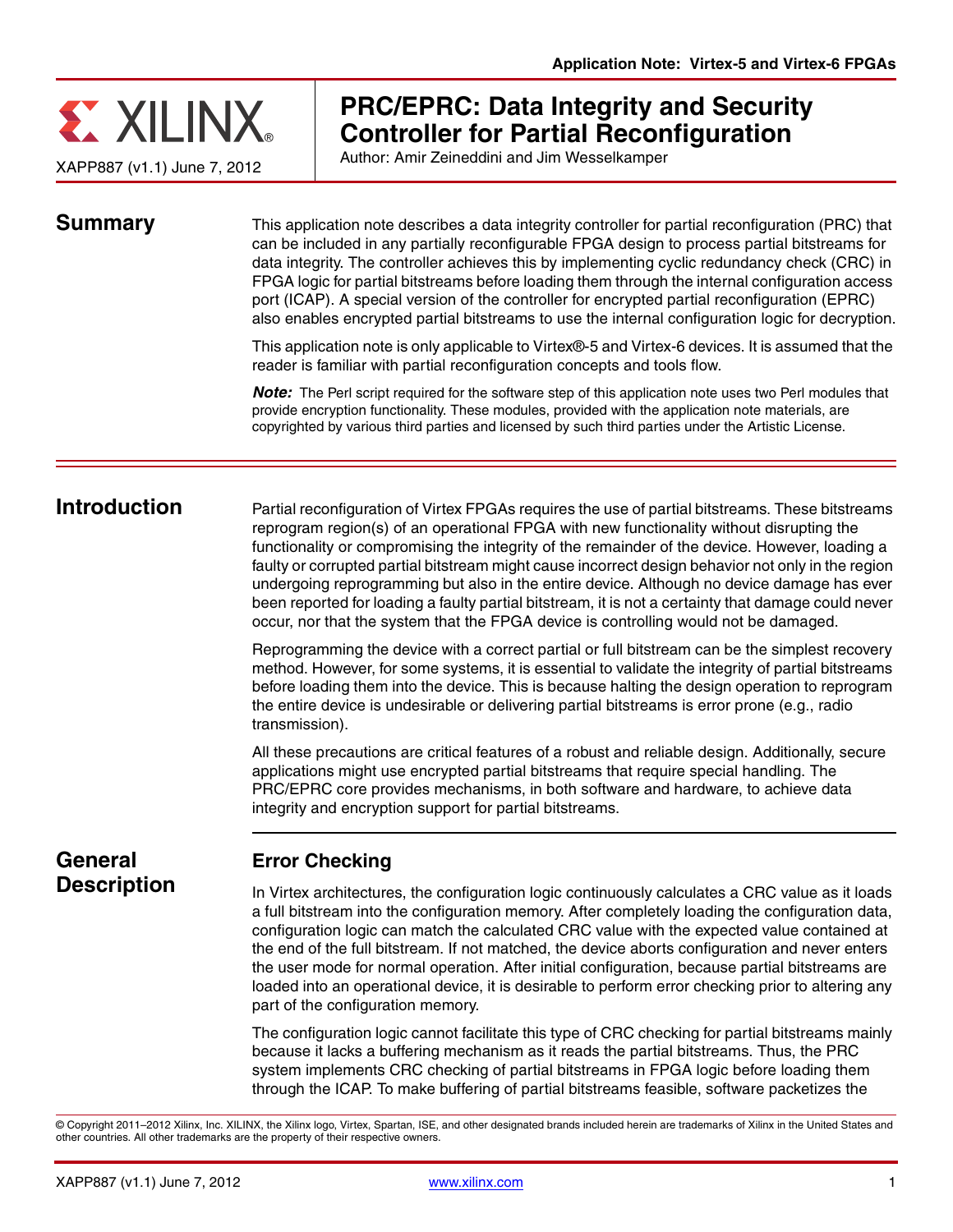partial bitstreams into 2 KB segments. The two steps involved in the process are described below.

#### **Software Step**

Using the provided Perl script, the user splits a partial bitstream (originally generated by BitGen) into packets. Each packet contains a sequence number, length, configuration data, and CRC value.

A single packet can be up to 2,048 bytes or 512 32-bit words. The first 32-bit word of the packet is a packet header that contains a packet length in the least significant nine bits of the low-order 16 bits and a sequence number in the least significant eight bits of the high-order 16 bits. The last word of the packet contains a CRC32 value calculated across the entire packet, including the packet header. The length includes all the words in the packet, including the packet header and the final word containing the CRC value.

The Perl script also scrambles the IDCODE in the partial bitstream. This precaution is used so that script-modified partial bitstreams are not mistakenly used as normal partial bitstreams. The PRC/EPRC core in hardware descrambles the IDCODE into its original value. The BitGen-generated .bit files contain proprietary header information that does not need to be downloaded to the FPGA. The last word of this header information contains the total byte size of the configuration data that follows the header. The script-generated  $.$  prc files preserve the header information and update the total byte size with the added number of bytes for all packet headers and CRC words. This updated value can inform the user of the total byte size of the configuration data that needs to be sent to the PRC/EPRC core.

The following code illustrates the structure of a sample partial bitstream after running the script:

| - Bitstream Header   | (if included)           |
|----------------------|-------------------------|
| $-000001$ FF         | (Packet 0, length: 512) |
| - Configuration Data | $(510 \text{ words})$   |
| - 95 BD EA 34        | (Packet 0 CRC)          |
| $-000101$ FF         | (Packet 1, length: 512) |
| - Configuration Data | $(510 \text{ words})$   |
| $-26$ A1 C6 19       | (Packet 1 CRC)          |
|                      |                         |
|                      |                         |
|                      |                         |
| -00 1D 00 11         | (Packet 29, lenqth: 4)  |
| - Configuration Data | (Two words)             |
| - 8E D7 C8 47        | (Last Packet CRC)       |

#### <span id="page-1-0"></span>*Script Usage*

The eprBitgen.pl script splits the partial bitstream into packets and adds CRC values to each packet. For all Virtex-6 FPGA designs and non-encrypted Virtex-5 FPGA designs, the script can be run from the command prompt by typing:

xilperl eprBitgen.pl -pb <partialbitfile1[.bit]> -pb <partialbitfileN[.bit]>

Where -pb <partialbitfile[.bit]> is the input partial bitstream file. Multiple partial bitstreams can be specified. The generated file(s) have a .prc extension.

#### **Hardware Step**

The PRC core, provided as a netlist (PRC.ngc) and implemented with the user design, validates the content of each packet in hardware by calculating a new CRC value and matching it to the one contained in the packet. The core also checks the ordering of the received packets by monitoring the contained sequence number in each packet. After successful verification, the PRC core forwards only the configuration data of each packet to the ICAP for partial reconfiguration.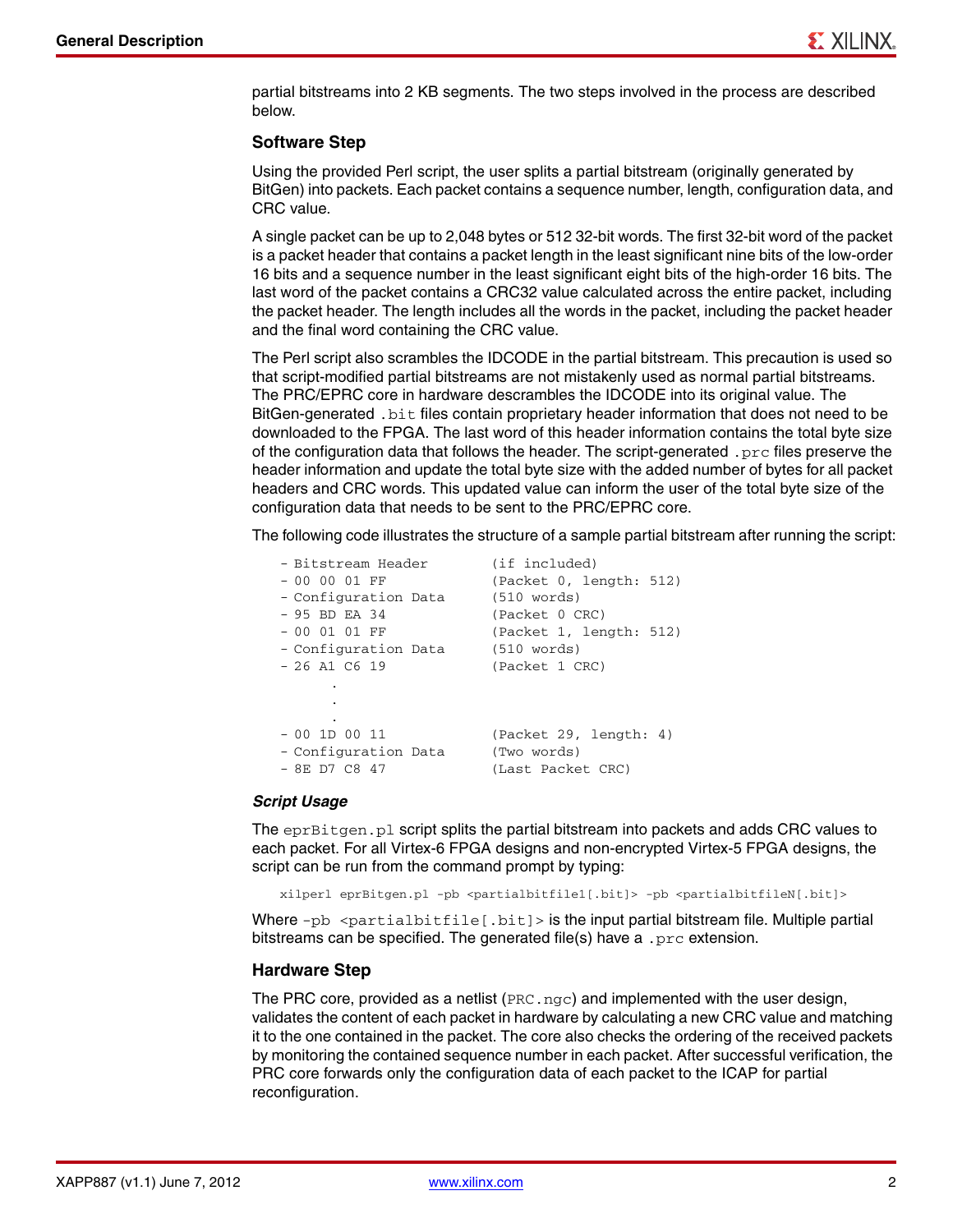### <span id="page-2-0"></span>**Encryption Support**

Virtex-5 and Virtex-6 devices have on-chip advanced encryption standard (AES) decryption logic that provides design security against potential attacks aimed at copying or reverse-engineering the design. To generate encrypted full bitstreams, the user specifies a 256-bit key and sets the encryption options for BitGen. (For specific BitGen commands and syntax, refer to *Command Line Tools User Guide* [\[Ref 1\].](#page-15-0))

After loading the encryption key into the device, the configuration logic decrypts the encrypted full bitstream while loading it into the configuration memory. For encrypted partial bitstreams, the same process applies, with the exception that BitGen is only capable of generating encrypted partial bitstreams for Virtex-6 devices, not Virtex-5 devices.

The following sections explain how the EPRC system incorporates encryption support in addition to its error-checking scheme for each device.

### **Virtex-5 Devices**

Because BitGen does not generate encrypted partial bitstreams for Virtex-5 devices, the EPRC system also encrypts the content of partial bitstreams in the software step before packetizing and inserting CRC values. The two steps involved in the process are described here.

#### *Software Step*

Using the provided Perl script, the user encrypts the partial bitstream and then splits the encrypted partial bitstream into packets. Each encrypted packet contains a sequence number, length, configuration data, and CRC value. Packet details are similar to PRC.

#### Script Usage

The  $eprBitgen.pl$  script splits the partial bitstream into packets, decrypts, and adds CRC values to each packet. For all encrypted Virtex-5 FPGA designs, the script can be run from the command prompt by typing:

```
xilperl eprBitgen.pl -fb <fullbitfile[.bit]> -pb <partialbitfile1[.bit]> -pb 
<partialbitfileN[.bit]> -key <keyfile[.nky]> --encrypt
```
#### **Where**

- -fb <fullbitfile[.bit]> is the input full bitstream file
- -pb <partialbitfile[.bit]> is the input partial bitstream file
- -key <keyfile[.bit]> is the input key file
- --encrypt enables encryption

*Note:* The eprBitgen.pl script uses two Perl modules (Crypt::CBC and Crypt::Rijndael) that provide encryption functionality. These modules are copyrighted by various third parties and licensed by such third parties under the Artistic License.

Multiple partial bitstreams can be specified. A full bitstream is needed to borrow static frames to round out the partial reconfiguration data into full AES-256 blocks.

The internal configuration memory of a Virtex device is subdivided into segments called frames. Bitstreams contain the address and content of these frames in the form of write commands to specific registers used by internal configuration logic: the Frame Data Register In (FDRI) and the Frame Address Register (FAR). The FDRI is a pipeline input stage for configuration data frames to be stored in the configuration memory. The FAR specifies the frame address. A non-encrypted partial bitstream generated by BitGen contains write blocks to the FDRI register. Each FDRI block consists of an address write to the FAR register and a multi-word write to the FDRI register.

For Virtex-5 devices, BitGen protects the full bitstreams by encrypting the FDRI writes with AES-256. However, this method of encrypting FDRI requires FDRI data to be evenly divisible by the AES-256 block size and the data content of FAR writes to be zero.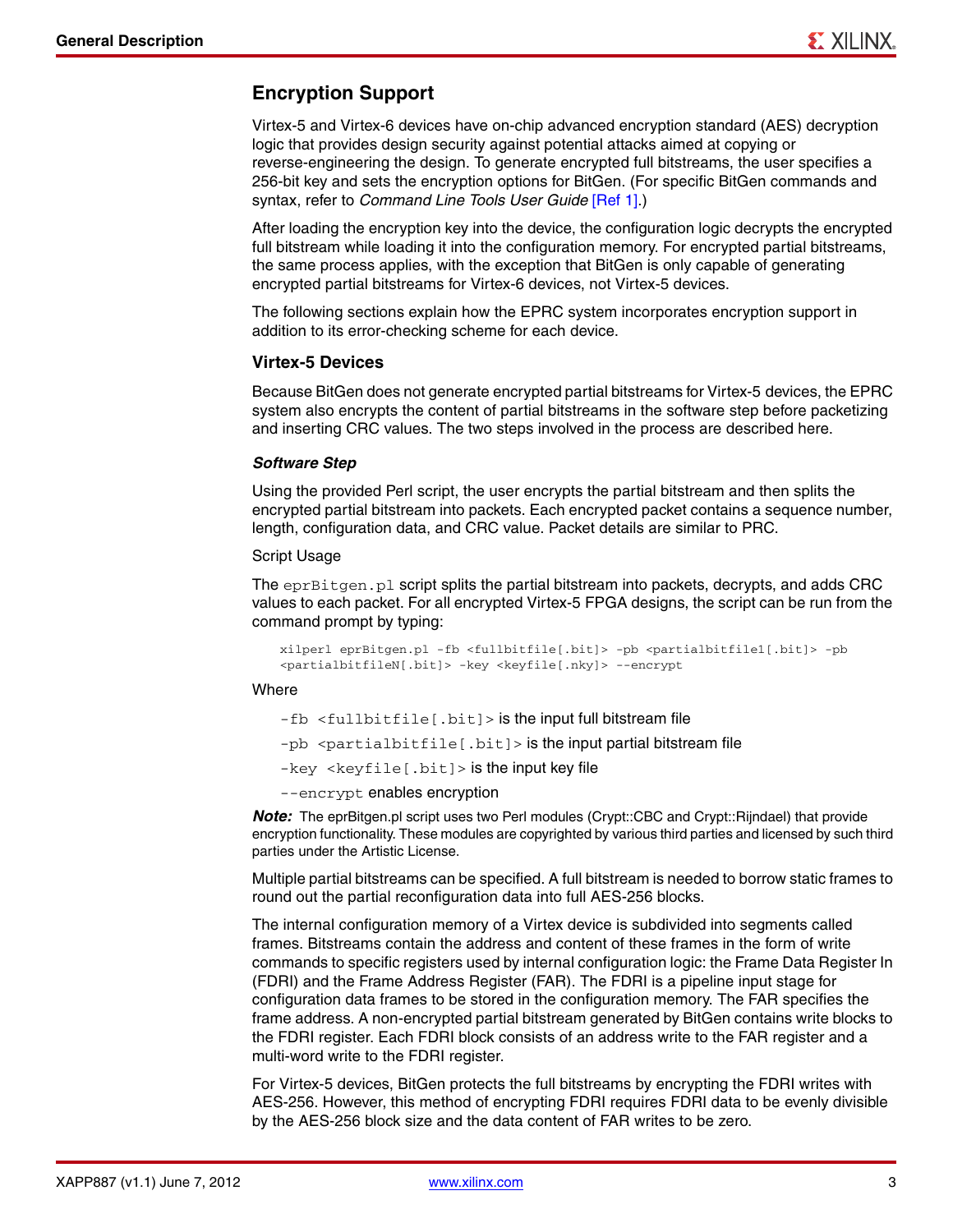The script makes all FDRI writes evenly divisible by an AES-256 block by adding additional configuration data from static regions. The script also changes the ordering in which frames are written so that I/O frames are written last. Another restriction when working with encrypted Virtex-5 device bitstreams is that the FAR cannot be written with non-zero values. Thus, the script substitutes the data content of FAR writes with frame word offsets so that the EPRC can perform read-ahead commands to reach the appropriate configuration frames within the device.

**Note:** Virtex-5 device encrypted partial bitstreams cannot initialize block RAMs. This is because the read-ahead commands needed for replacing the FAR writes make static block RAMs inaccessible to the user design during reconfiguration.

#### *Hardware Step*

The Virtex-5 device EPRC core, provided as a netlist (EPRC,  $V5 \cdot ngc$ ) and implemented with the user design, validates the content of each packet in hardware similar to the PRC core.

After the verification is successfully completed, the configuration module of the Virtex-5 device EPRC core sends additional configuration commands (details described in [CONFIG, page 6](#page-5-0)) to handle the encrypted partial bitstream. This happens before forwarding the encrypted configuration data of each packet to the ICAP for partial reconfiguration. Internal decryption logic then decrypts the encrypted configuration data while loading it into the configuration memory.

**Note:** The netlist provided contains an 8-bit ICAP interface and requires x8 ICAP instantiation.

#### **Virtex-6 Devices**

BitGen generates both encrypted and non-encrypted partial bitstreams for Virtex-6 devices. The process is similar to the full bitstreams explained at the beginning of [Encryption Support,](#page-2-0)  [page 3.](#page-2-0) (For specific BitGen commands and syntax, refer to *Command Line Tools User Guide* [\[Ref 1\].](#page-15-0)) BitGen encrypts the entire Virtex-6 FPGA partial bitstream and pads the end of the bitstream with NOP commands so that the entire bitstream is evenly divided into AES-256 encryption blocks. The partial bitstream requires no further processing besides CRC checking by the EPRC system before forwarding the encrypted configuration data of each packet to the ICAP for partial reconfiguration. The two steps involved in the process are:

#### *Software step*

For Virtex-6 devices, the EPRC system processes BitGen-generated encrypted partial bitstreams in the same way as non-encrypted bitstreams to packetize the content and insert CRC values. Script usage is the same as for the PRC as described in [Script Usage, page 2](#page-1-0).

#### *Hardware step*

The Virtex-6 FPGA EPRC core, provided as a netlist (EPRC\_V6.ngc) and implemented with the user design, validates the content of each packet in hardware similar to the PRC core.

After successful verification, the PRC core only forwards the configuration data of each packet to the ICAP for partial reconfiguration. Internal decryption logic then decrypts the encrypted configuration data while loading it into the configuration memory.

**Note:** The netlist provided contains an 8-bit ICAP interface and requires x8 ICAP instantiation.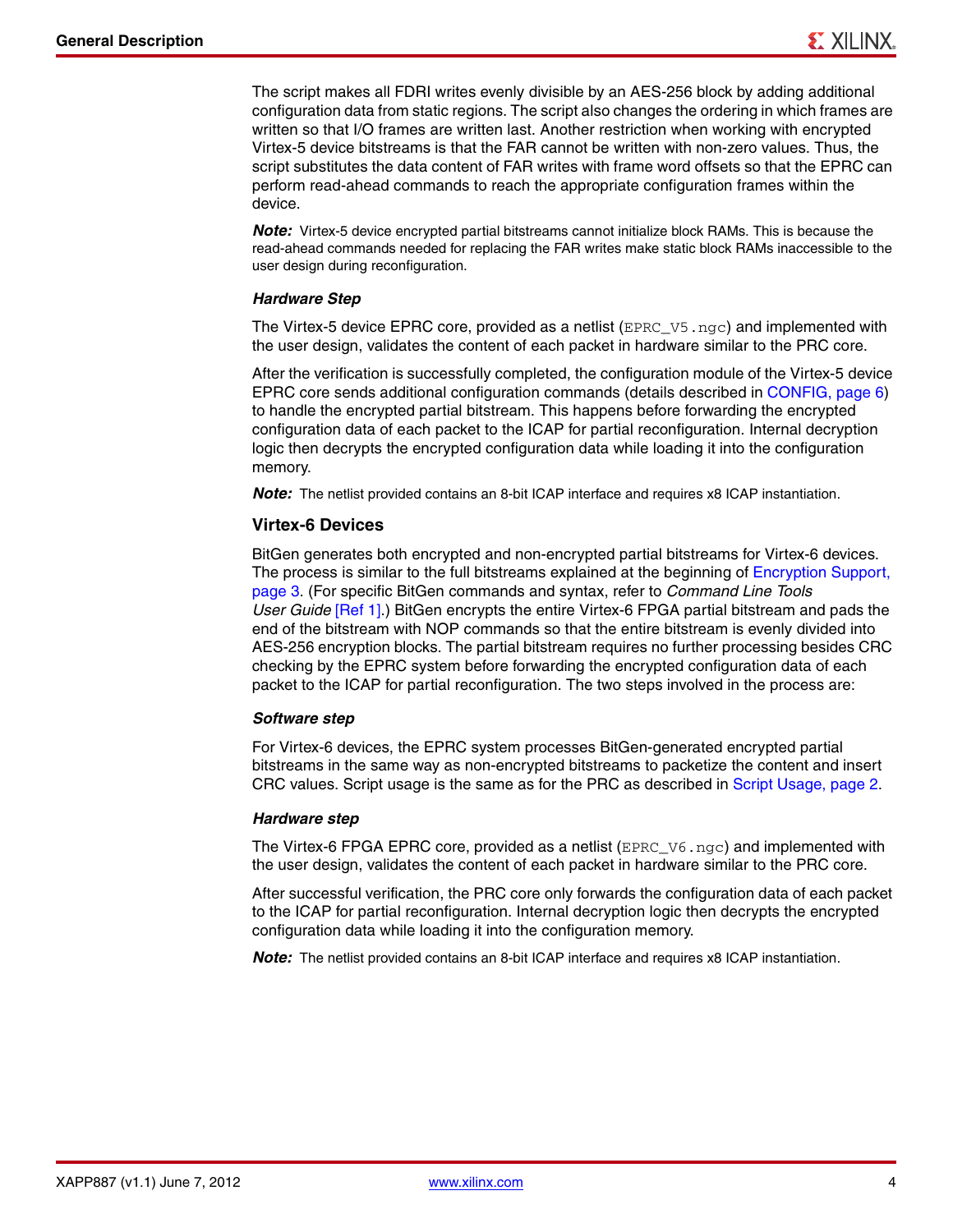## **Functional Description**

[Figure 1](#page-4-0) shows a top-level view of the different blocks in the PRC/EPRC core.

<span id="page-4-0"></span>



**Note:** ICAP\_CLK and FIFO\_CLK are independent clocks (asynchronous) with different domains. The maximum frequency recommended for ICAP\_CLK is 100 MHz, as specified for ICAP primitives. The maximum frequency recommended for FIFO\_CLK is 250 MHz. However, higher frequencies might be possible if the design meets timing.

## **PACKET FIFO**

This module ensures that incoming packets pass error checking prior to being forwarded onto other modules in the core. The PACKET FIFO module receives the packets through a FIFO interface and uses the packet information (length, sequence number, and CRC value) to perform error checking.

After PR\_LOAD assertion, the first received packet must contain a sequence number equal to 0x0. Each subsequent packet contains a sequence number one greater than the prior packet. At  $0 \times FF$ , the sequence number should roll back over to  $0 \times 0$ . If the CRC32 value or the sequence number does not match the expected value, the PACKET\_ERROR signal is asserted and the packet is not forwarded.

The data is stored in a FIFO until the last word of the packet is received. The last word is identified based on the length received in the first word. After the last word is received, the count for the number of packets stored in the FIFO is incremented if the sequence number and CRC check pass. The FIFO is determined to be full if the number of stored words equals 1,023. The FIFO size is 4 KB which can contain up to two maximum-size (512 words) packets.

The packet information (length, sequence number, and CRC value) provides error checking up to the packet FIFO. Parity calculation is used to maintain data integrity throughout the rest of the core. The read data from the FIFO is forwarded to the next module with back pressure control.

The PACKET FIFO module asserts the error signal, PACKET\_ERROR, when the error checking fails, data is written into a full packet FIFO (overflow), or data is read from an empty packet FIFO (underflow). The error signal persists until PR\_LOAD is removed, resulting in an PRC/EPRC-wide reset. Any remaining packets received after an error is reported will not be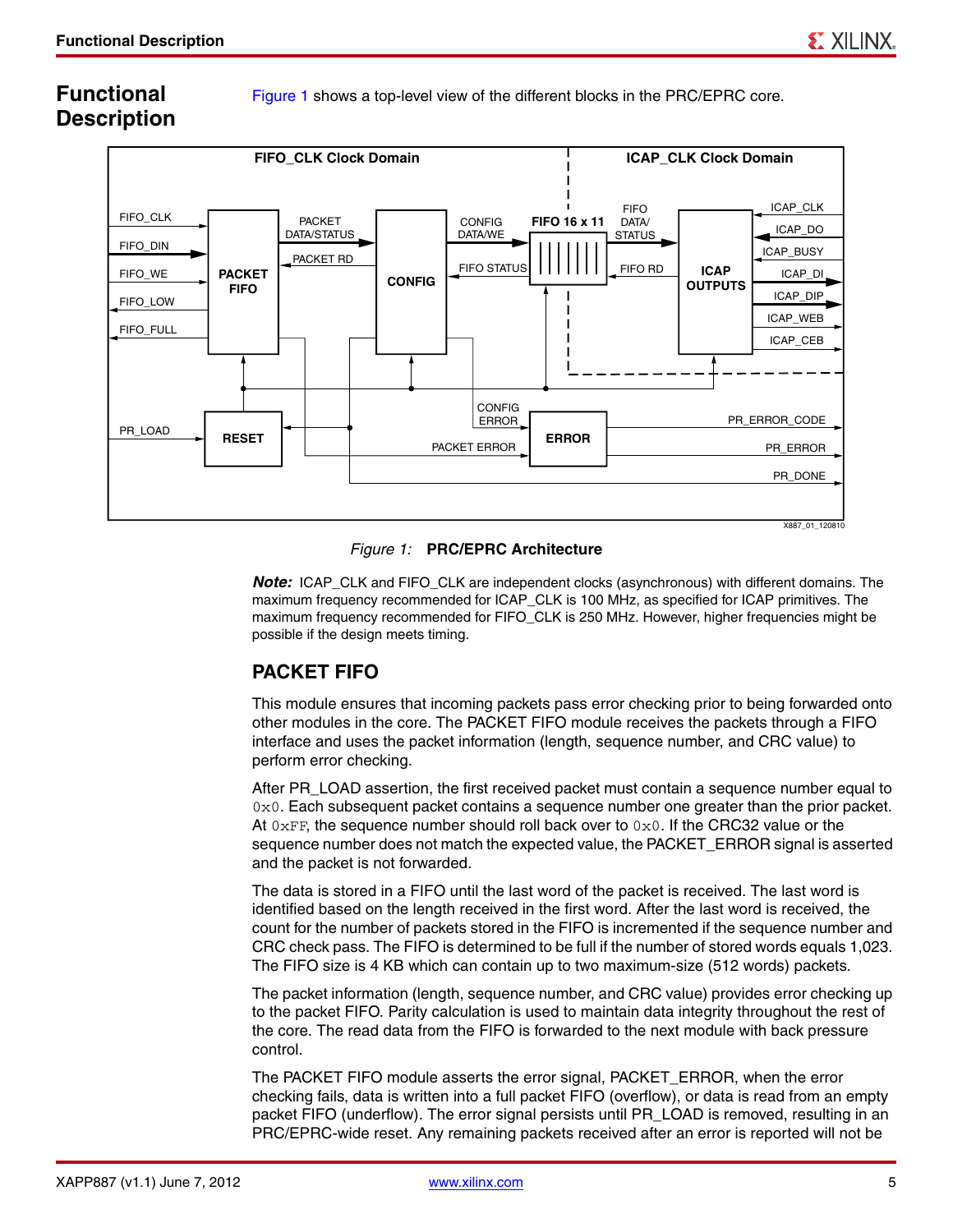forwarded to other modules. Thus, it is not required to complete sending all remaining packets after an error.

### <span id="page-5-0"></span>**CONFIG**

The CONFIG module monitors configuration data forwarded from the PACKET FIFO module for configuration commands. It also descrambles the IDCODE into its original value.

**Note:** For encrypted partial bitstreams in Virtex-5 devices only, the CONFIG module substitutes all FAR writes with read operations equivalent in size to the number of words specified in the FAR data for that write. The module applies back pressure on the incoming data stream rather than reading data from the PACKET FIFO. When a non-zero FAR write occurs, the next configuration command is left in the PACKET FIFO while the configuration logic performs the read ahead.

The EPRC configuration logic then divides the data into bytes and sends the data to the ICAP interface through the ICAP FIFO. The full signal from the FIFO applies back pressure towards CONFIG. The empty signal is used by the ICAP OUTPUTS module to know when to read data from the FIFO. The CONFIG module asserts the error signal, CONFIG\_ERROR, when the original partial bitstream contains invalid commands or information. The error is determined internally and the faulty data is never passed to the ICAP. The ICAP output (ICAP\_DO) is not used for determining error conditions. The CONFIG module always asserts PR\_DONE, even in case of an error. It is expected to always wait for PR\_DONE assertion before deasserting PR\_LOAD even if PR\_ERROR is asserted first. This allows for any clean-up that needs to be done by the core (e.g. sending an ABORT to ICAP). PR\_DONE assertion always requires EXT\_PR\_DONE input to be high (Logic 1).

## **ICAP OUTPUTS**

The ICAP OUTPUTS module is responsible for reading the ICAP FIFO and output. It also monitors the PR\_ERROR signals for status. The ICAP OUTPUTS module generates an abort sequence and stops reading the ICAP FIFO if it detects an error condition.

### **RESET**

The RESET module consists of a 3-bit down counter. The most significant bit (MSB) of the counter decrements the counter and is tied to the active-High RESET output. The counter is asynchronously loaded with 111 when PR\_LOAD is deasserted (logic 0). After PR\_LOAD is asserted, the down counter counts down until the MSB is zero. At this point, the counter stops decrementing and the RESET output is deasserted. The final count value is 011.

### **ERROR**

The ERROR module encodes the various error signals inside the core into PR\_ERROR and PR\_ERROR\_CODE signals for external usage. [Table 1](#page-5-1) shows the encoding of the PR\_ERROR\_CODE signal.

| <b>Inputs</b> |                 |                     | <b>Outputs</b>      |                            |
|---------------|-----------------|---------------------|---------------------|----------------------------|
| EXT_PR_ERROR  | <b>RESERVED</b> | <b>CONFIG_ERROR</b> | <b>PACKET_ERROR</b> | PR_ERROR_CODE              |
|               |                 |                     |                     | l and<br>EXT_PR_ERROR_CODE |
|               |                 |                     |                     | 0010                       |
|               |                 |                     |                     | 0001                       |
|               |                 |                     |                     | 0000                       |

### <span id="page-5-1"></span>*Table 1:* **PR\_ERROR\_CODE Encoding**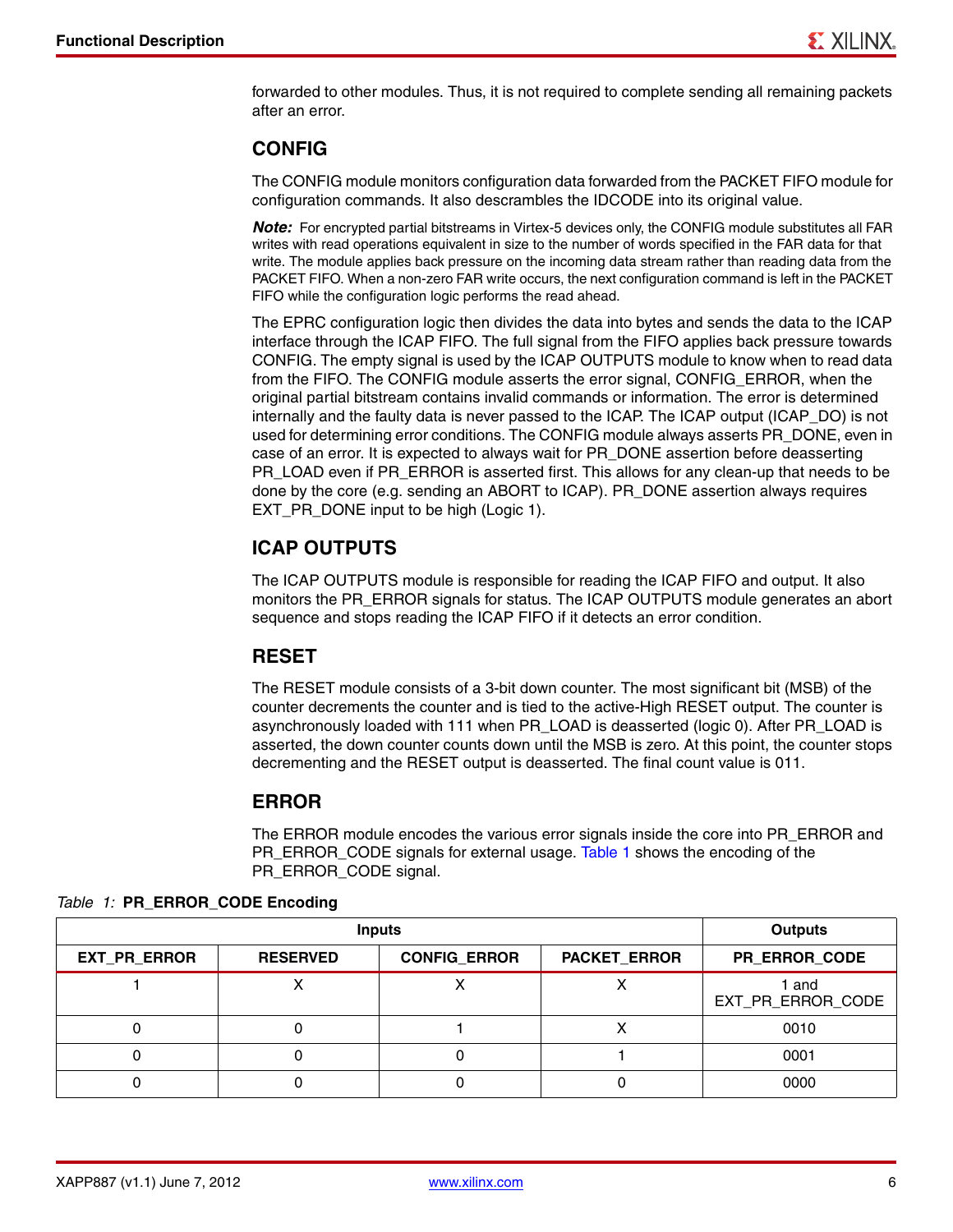### **Resending Procedure after Errors**

The error signal persists until PR\_LOAD is deasserted which results in a PRC/EPRC-wide reset that allows for a new partial bitstream to be sent to the PRC/EPRC core. After the occurrence of any type of an error (PACKET/CONFIG), PR\_ERROR is always followed by PR\_DONE. Thus, it is required to wait for PR\_DONE assertion before deasserting PR\_LOAD. This allows the core to complete any action that needs to be done after the error.

A PR\_ERROR from the PRC/EPRC core should result in a system-level decision of either retrying with the same partial bitstream or first cleaning up with a blank partial bitstream. In case of a packet error, it is not possible to resend the packets from where the error was encountered. Reconfiguration of any reconfigurable partition is allowed after an error.

[Table 2](#page-6-0) lists the top-level ports of the PRC/EPRC core.

#### <span id="page-6-0"></span>*Table 2:* **Top-Level Ports of PRC/EPRC Core**

| <b>Signal</b>          | I/O    | <b>Description</b>                                                                                                                                                                                                |
|------------------------|--------|-------------------------------------------------------------------------------------------------------------------------------------------------------------------------------------------------------------------|
| PR_LOAD                | Input  | This port is asserted (active High) during the<br>entire partial reconfiguration. Deassertion<br>resets the PRC/EPRC core.                                                                                        |
| FIFO_CLK               | Input  | This port is used to clock the incoming FIFO<br>data and write strobe.                                                                                                                                            |
| FIFO_DIN[31:0]         | Input  | This is the incoming configuration data.                                                                                                                                                                          |
| FIFO_WE                | Input  | This is the write strobe for FIFO_DIN[31:0].                                                                                                                                                                      |
| FIFO_FULL              | Output | This port indicates that the FIFO is full and<br>cannot receive more data.                                                                                                                                        |
| FIFO_LOW               | Output | This port indicates that the FIFO has space for<br>at least 2,048 bytes.                                                                                                                                          |
| ICAP_CLK               | Input  | This is used to clock the ICAP primitive.                                                                                                                                                                         |
| ICAP_DI[31:0]          | Output | This is the incoming data for the ICAP primitive.                                                                                                                                                                 |
| ICAP_DIP               | Output | This port provides odd parity on ICAP_DI[31:0]<br>and does not connect to the ICAP primitive. It<br>can be used by the user for additional error<br>checking between the PRC/EPRC core and<br>the ICAP primitive. |
| ICAP_CEB               | Output | This is the active-Low enable for the ICAP<br>primitive.                                                                                                                                                          |
| ICAP_WEB               | Output | This is the active-Low write enable for the ICAP<br>primitive.                                                                                                                                                    |
| ICAP_BUSY              | Input  | This is the busy signal from the ICAP primitive.                                                                                                                                                                  |
| ICAP_DO[31:0]          | Input  | This is the outgoing data from the ICAP<br>primitive used for status.                                                                                                                                             |
| EXT PR ERROR           | Input  | This port is reserved for future use. It must be<br>tied to 0.                                                                                                                                                    |
| EXT_PR_ERROR_CODE[2:0] | Input  | This port is reserved for future use. It must be<br>tied to 0.                                                                                                                                                    |
| EXT_PR_DONE            | Input  | This port is reserved for future use. It must be<br>tied to 1.                                                                                                                                                    |
| PR_ERROR               | Output | This port indicates that a partial reconfiguration<br>(PR) error has occurred.                                                                                                                                    |

# **Top-Level Interface Signals**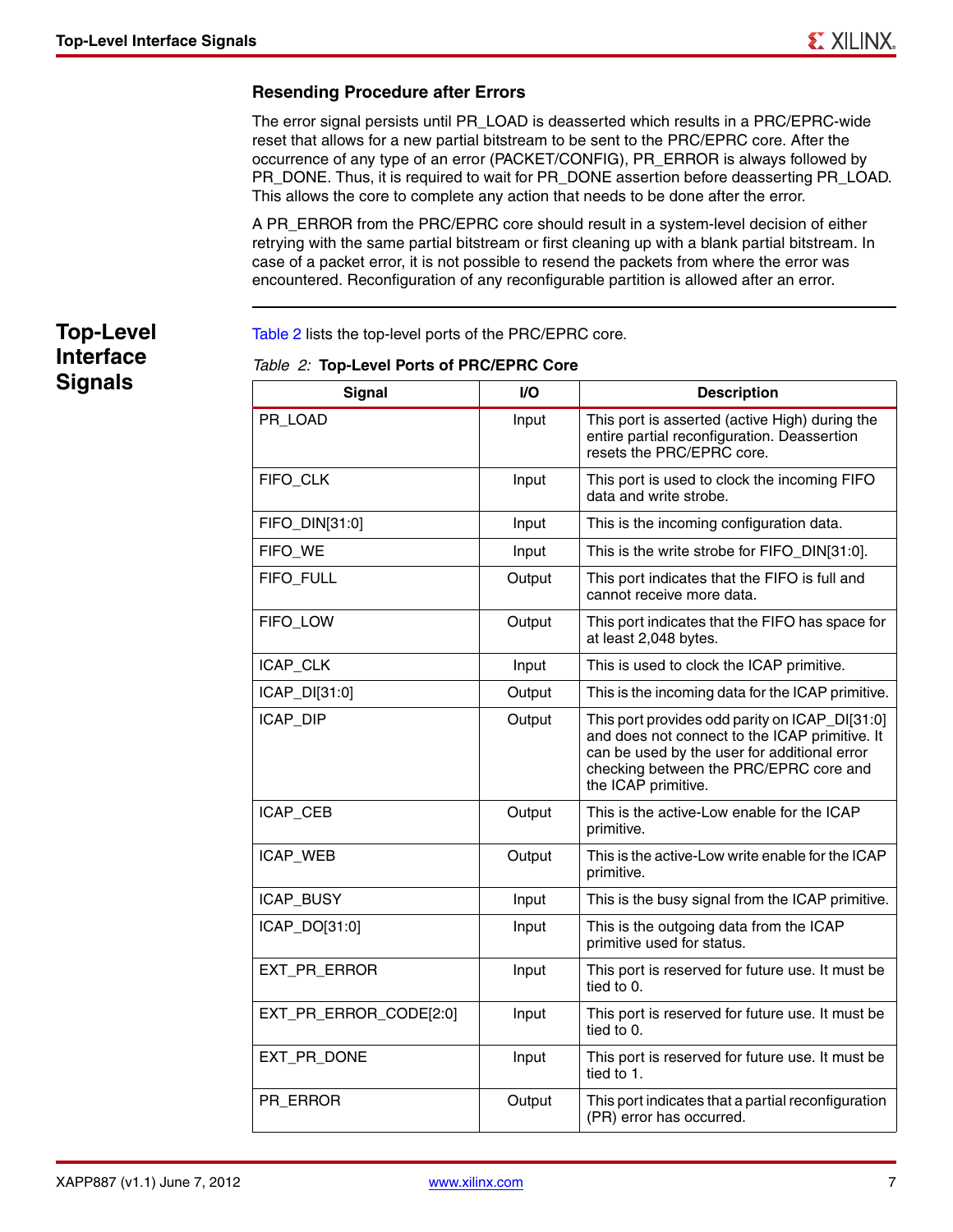|  |  |  | Table 2: Top-Level Ports of PRC/EPRC Core (Cont'd) |  |  |
|--|--|--|----------------------------------------------------|--|--|
|--|--|--|----------------------------------------------------|--|--|

| <b>Signal</b>      | I/O    | <b>Description</b>                                          |
|--------------------|--------|-------------------------------------------------------------|
| PR ERROR CODE[3:0] | Output | This is the error code for the PR error.                    |
| PR DONE            | Output | This port indicates that the PR operation has<br>completed. |

The PR\_DONE output port is dependent on multiple internal flags for a greater number of clock cycles to ensure that all configuration information has been given adequate time to be delivered to the ICAP. In the design archive on [www.xilinx.com](http://www.xilinx.com), the PRC and EPRC .ngc cores have been updated with this more exhaustive check. The example designs and sample bitstreams have also been recompiled with these new cores. The Perl scripts require no modification to accommodate the new cores.

# **Timing Diagrams**

PRC/EPRC provides a simple FIFO interface to the user. Timing diagrams that show major core interface transactions are shown in [Figure 2](#page-7-0) to [Figure 6](#page-9-0).

[Figure 2](#page-7-0) shows the FIFO write for the first word of the first packet. The user asserts PR\_LOAD and waits for FIFO\_FULL to go Low. Then, the user asserts FIFO\_WE while the data word is present on FIFO\_DIN at the same cycle. Any subsequent FIFO write should happen while FIFO\_FULL is Low to avoid overflow.

<span id="page-7-0"></span>

*Figure 2:* **FIFO Write**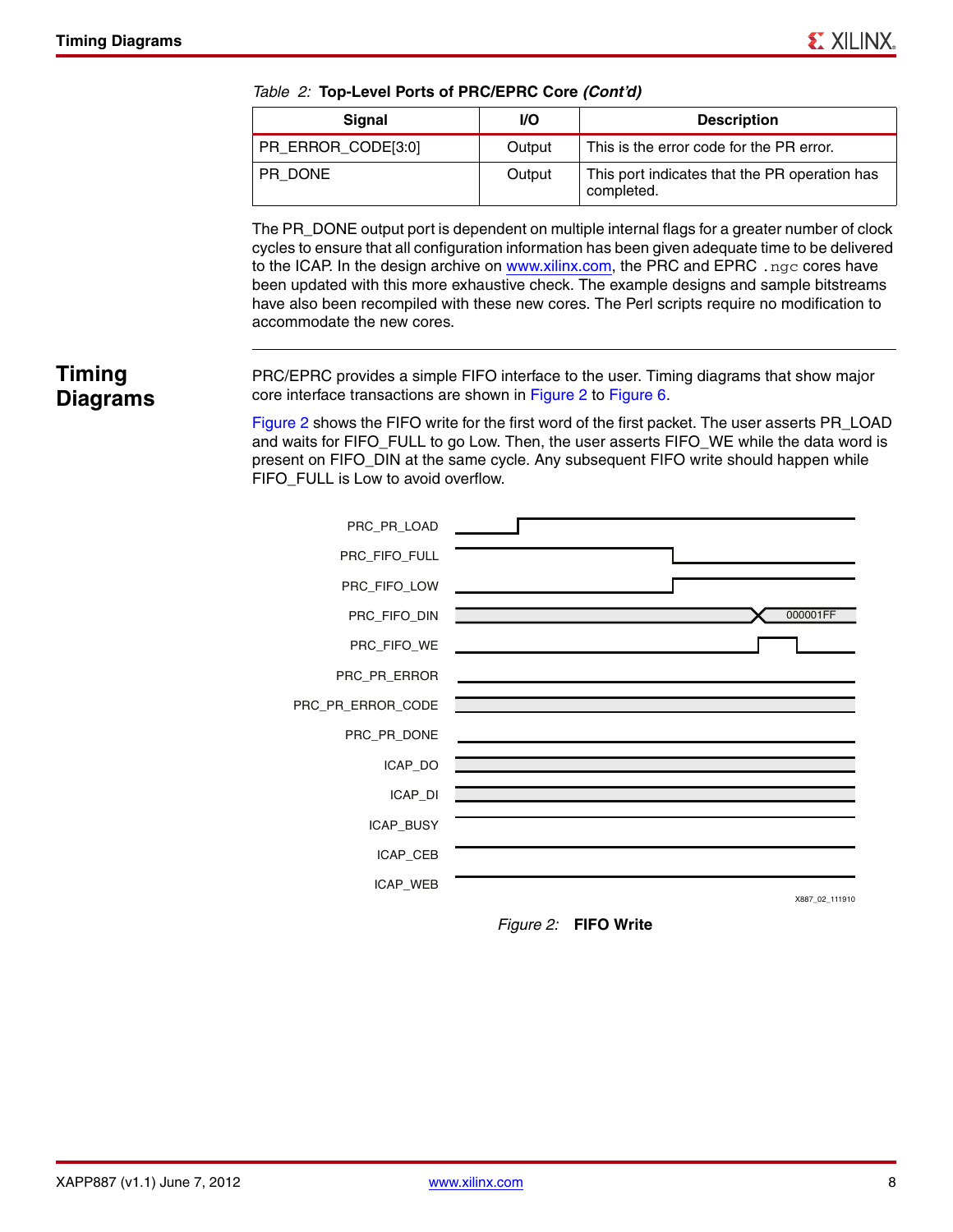[Figure 3](#page-8-0) shows a FIFO write that causes the core to deassert FIFO\_LOW (logic 0). This indicates that the FIFO has space for less than 2,048 bytes.

<span id="page-8-0"></span>



[Figure 4](#page-8-1) shows a FIFO write that causes the core to assert FIFO\_FULL (logic 1). This indicates that the FIFO cannot receive any more data.

<span id="page-8-1"></span>

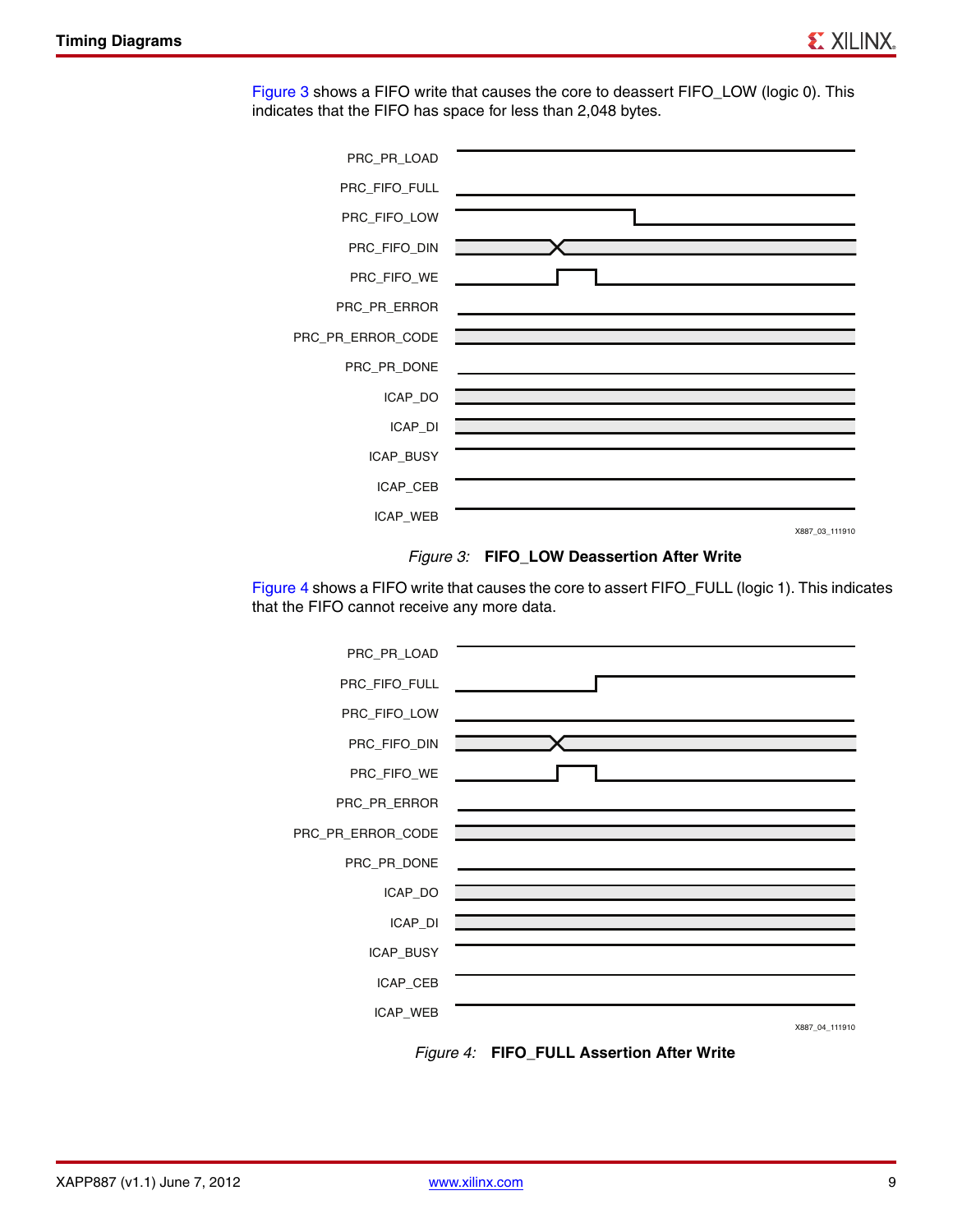[Figure 5](#page-9-1) and [Figure 6](#page-9-0) show the assertion of PR\_DONE after the FIFO write of the last word of the last packet. For a successful PR, the core only asserts PR\_DONE [\(Figure 5\)](#page-9-1). In case of an error, the core also asserts PR\_ERROR and provides the error code on PR\_ERROR\_CODE [\(Figure 6\)](#page-9-0).

<span id="page-9-1"></span><span id="page-9-0"></span>

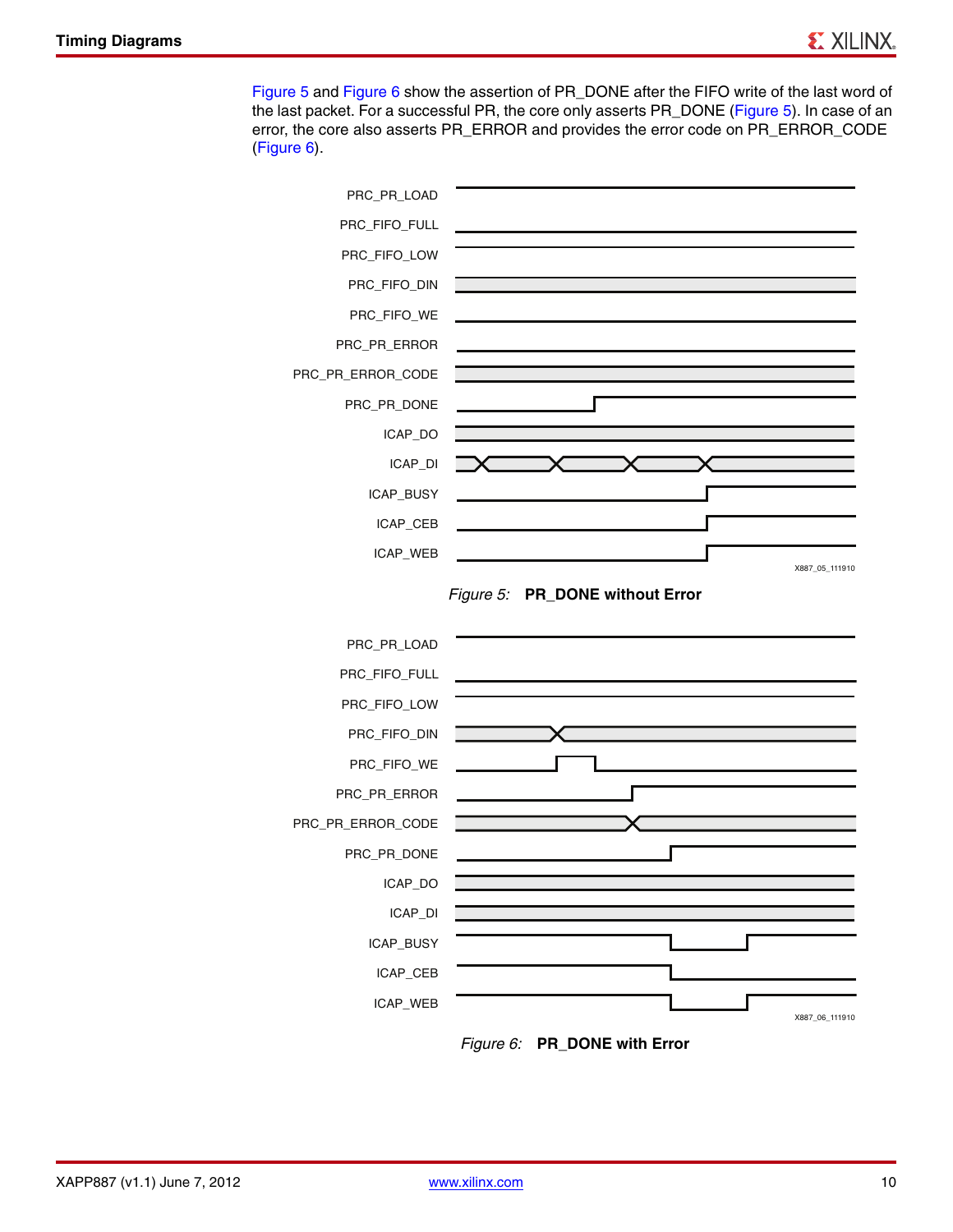# **PRC/EPRC Deliverables**

The PRC/EPRC deliverables consist of:

- Perl script required for . prc partial bitstream generation
- PRC netlist (PRC.ngc) for both Virtex-5 FPGA and Virtex-6 FPGA designs (CRC checking only)
- EPRC netlist (EPRC\_V5.ngc) for Virtex-5 FPGA encrypted designs
- EPRC netlist (EPRC V6.ngc) for Virtex-6 FPGA encrypted designs
- Example designs for ML505 and ML605 boards

# **Example Designs**

The purpose of the reference designs created for this application note is to show the integration of the PRC/EPRC core into Virtex-5 FPGA or Virtex-6 FPGA PR designs. The example designs incorporate the netlist provided for each core and include additional features to facilitate working with PRC/EPRC core.

The Color2 sample design, used in *Partial Reconfiguration User Guide* [\[Ref 2\],](#page-15-1) is augmented with the PRC/EPRC core targeting both ML505 and ML605 boards. The original Color2 design generates RGB color bars for the digital visual interface (DVI) of a display and allows partial reconfiguration of color bars through external configuration interfaces. In addition, slow or fast variants of each color match the speed of blinking LEDs on the target board.

In the reference designs, the Color2 design keeps its original functionality and incorporates the PRC/EPRC core with the addition of:

- ICAP primitive: This is required as the configuration interface instead of an external one. The instantiation must have the correct width parameter for each design: X32 width for PRC and X8 width for EPRC.
- System ACE™ interface: This is used as a delivery method for partial bitstreams. The task of this system is to send the partial bitstreams from a storage device (such as a CompactFlash card) to the PRC/EPRC core. To do so, the system correctly interacts with the PRC/EPRC interface (e.g., asserting load/write, monitoring FIFO/error status, etc.). In addition, System ACE interface provides a simple UART console to help the user select the partial bitstreams, check the design status after PR, and identify the error conditions, if any. This system is provided as an example for delivering the partial bitstream to the PRC/EPRC core. Users are allowed to select any desirable method for delivering the configuration data to the cores.
- ChipScope™ analyzer core: This is implemented in each design in order for the user to observe the PRC/EPRC interface signals as the design operates on the board.

[Figure 7](#page-10-0) shows the hierarchy of the example designs.

<span id="page-10-0"></span>

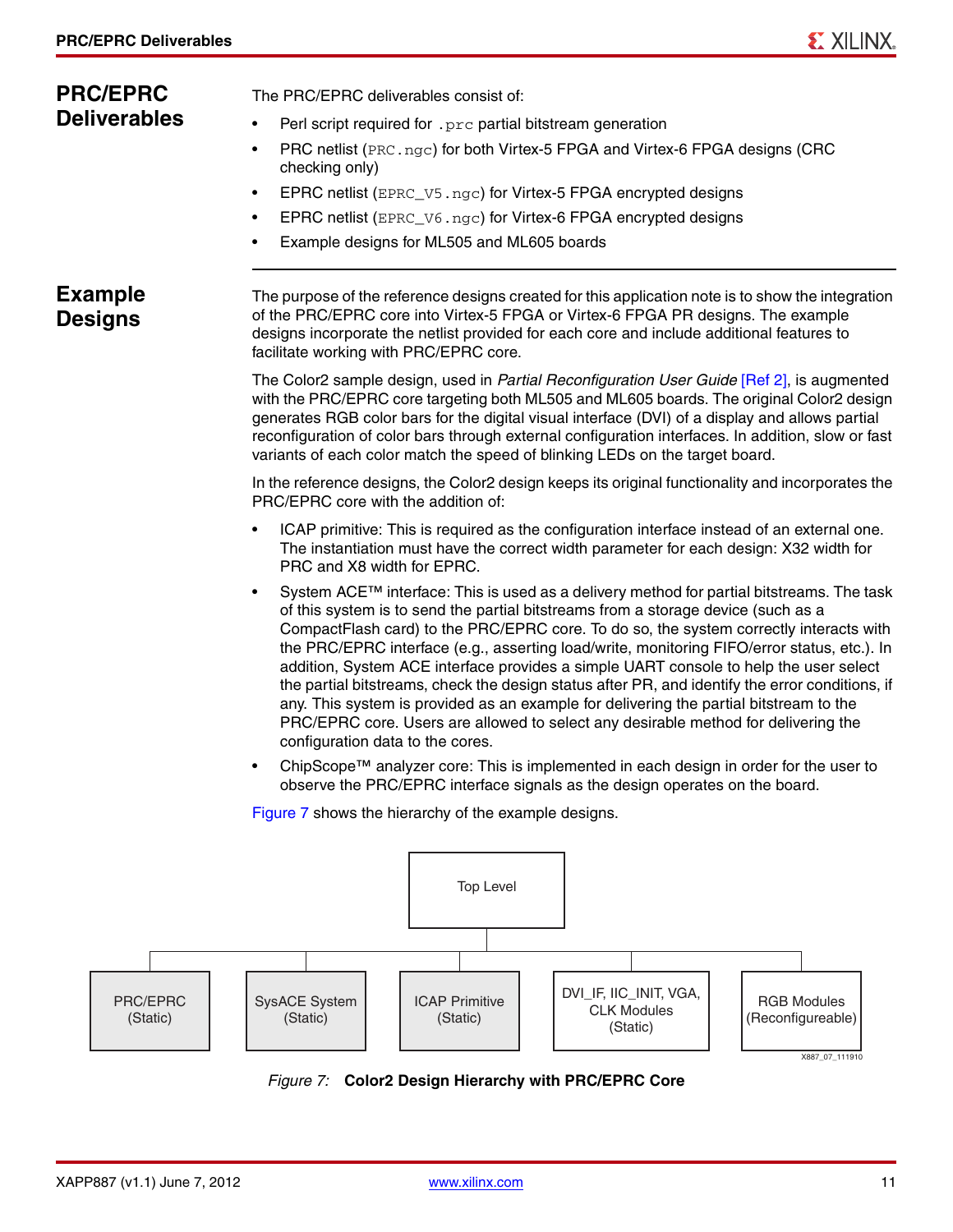### **Directory Structure**

The directory structure of the example designs is set up as:

- PRC **or** EPRC
	- ML505 or ML605
		- **-** planahead: This folder contains the PR implementation of the design.
		- **-** ready\_bitfiles: This folder contains script files, script-generated .prc files, and input partial bitfiles copied and renamed from the planahead folder for PRC and full\_encrypted folder for EPRC.

*Note:* For EPRC designs, ready\_bitfiles also contains the full\_encrypted folder that contains encrypted full and partial bitfiles generated by BitGen, as well as the required input files.

**-** synthesis: This folder contains the ISE® software projects for static and reconfigurable modules, along with the required HDL and netlist files.

**Note:** For each design, the top. v file in the static folder contains the instantiation of the PRC/EPRC core.

### **Demonstration**

<span id="page-11-0"></span>[Figure 8](#page-11-0) shows how to set up the hardware to run each design on its target board.



The steps involved in the demonstration process are:

- 1. For each PRC/EPRC design, copy all the script-generated .  $prc$  files to the root directory of the CompactFlash card of the target board. The copied files should keep the original naming.
- 2. Set up the physical connections:
	- a. Insert the CompactFlash card onto the target board.
	- b. Connect the JTAG cable to the host PC.
	- c. Connect the UART cable to the host PC. A serial port cable is used for the ML505 board, while a USB cable is used for the ML605 board. Ensure that the Silicon Labs USB-to-UART drivers are installed on the PC and the assigned COM port matches the settings of the UART console program used. (The Silicon Labs USB-to-UART drivers can be downloaded from

<http://www.silabs.com/products/mcu/Pages/USBtoUARTBridgeVCPDrivers.aspx>.)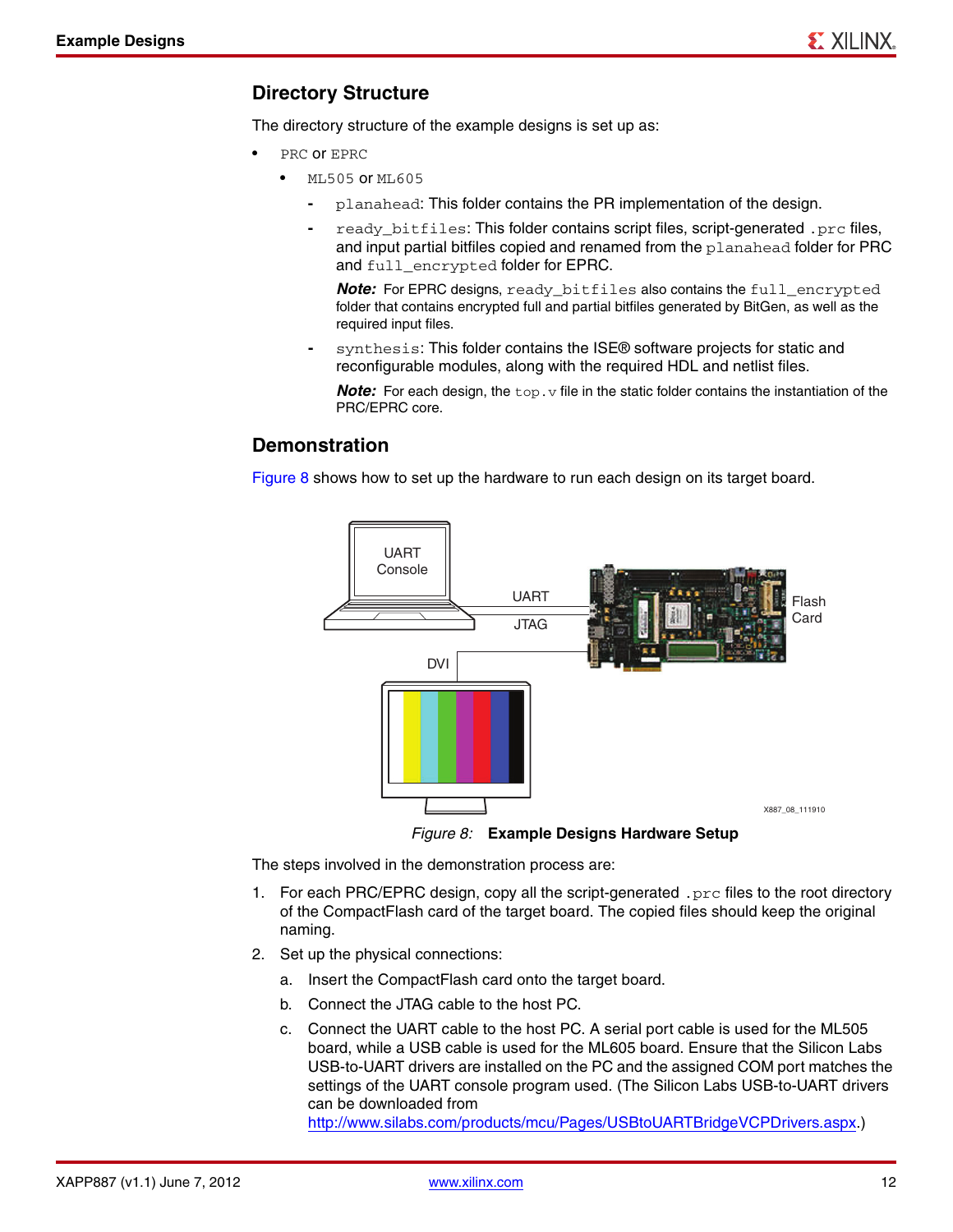- d. Connect the DVI cable to a display.
- 3. Set up the software:
	- a. Launch iMPACT.
	- b. Launch a terminal program at 115200, 8, N, 1.
- 4. Load the initial configuration:
	- a. For PRC designs, program the FPGA with the full bitstream.
	- b. For EPRC designs, program the FPGA with the key used for encrypting the full bitstream. Select the Enable Encrypted Reconfig option in iMPACT.

**Note:** For the ML605 board, press the PROG pulse before loading the key. The provided key is a sample key used for the example designs. A more secure key should be used for any actual encrypted design.

- c. Program the FPGA with the full bitstream.
- 5. Carry out the partial reconfiguration:
	- a. Follow the instructions on the UART console to select and load the desired partial bitstream. After partial reconfiguration, the shade of the color bars on the display and the speed of blinking LEDs change accordingly. This message appears on the console:

<PR download success>

b. Use a hex editor to open any of the copied partial bitstreams on the flash card. Modify a value inside a packet. Save the file and copy it back to the CompactFlash card. Follow the instructions on the UART console to select and load the modified partial bitstream. After partial reconfiguration, this message appears on the console:

<PR download error> Packet Error!

- 6. Use the ChipScope analyzer:
	- a. Launch the ChipScope analyzer and use the .cdc file generated in the PlanAhead™ tool runs of each design.
	- b. Analyze the transactions of the PRC/EPRC core interface in the ChipScope analyzer.

### **Appendix HDL Instantiation Templates**

The VHDL instantiation template is shown here:

```
component PRC 
  port (
     -- Module-wide load signal synchronous to fifo_clk
     PR_LOAD : in std_logic;
     -- Incoming fifo signals
   FIFO_CLK : in std_logic;
   FIFO_DIN : in std_logic_vector(31 downto 0);
   FIFO_WE : in std_logic;<br>FIFO_FULL : out std_logic;
                 : out std_logic;
    FIFO_LOW : out std_logic;
     -- Outgoing icap interface
    ICAP_CLK : in std_logic;
    ICAP_DI : out std_logic_vector(31 downto 0);
    ICAP_DIP : out std_logic;
    ICAP_CEB : out std_logic;
   ICAP_WEB : out std_logic;<br>ICAP_BUSY : in std_logic;
                  : in std_logic;
     ICAP_DO : in std_logic_vector(31 downto 0);
```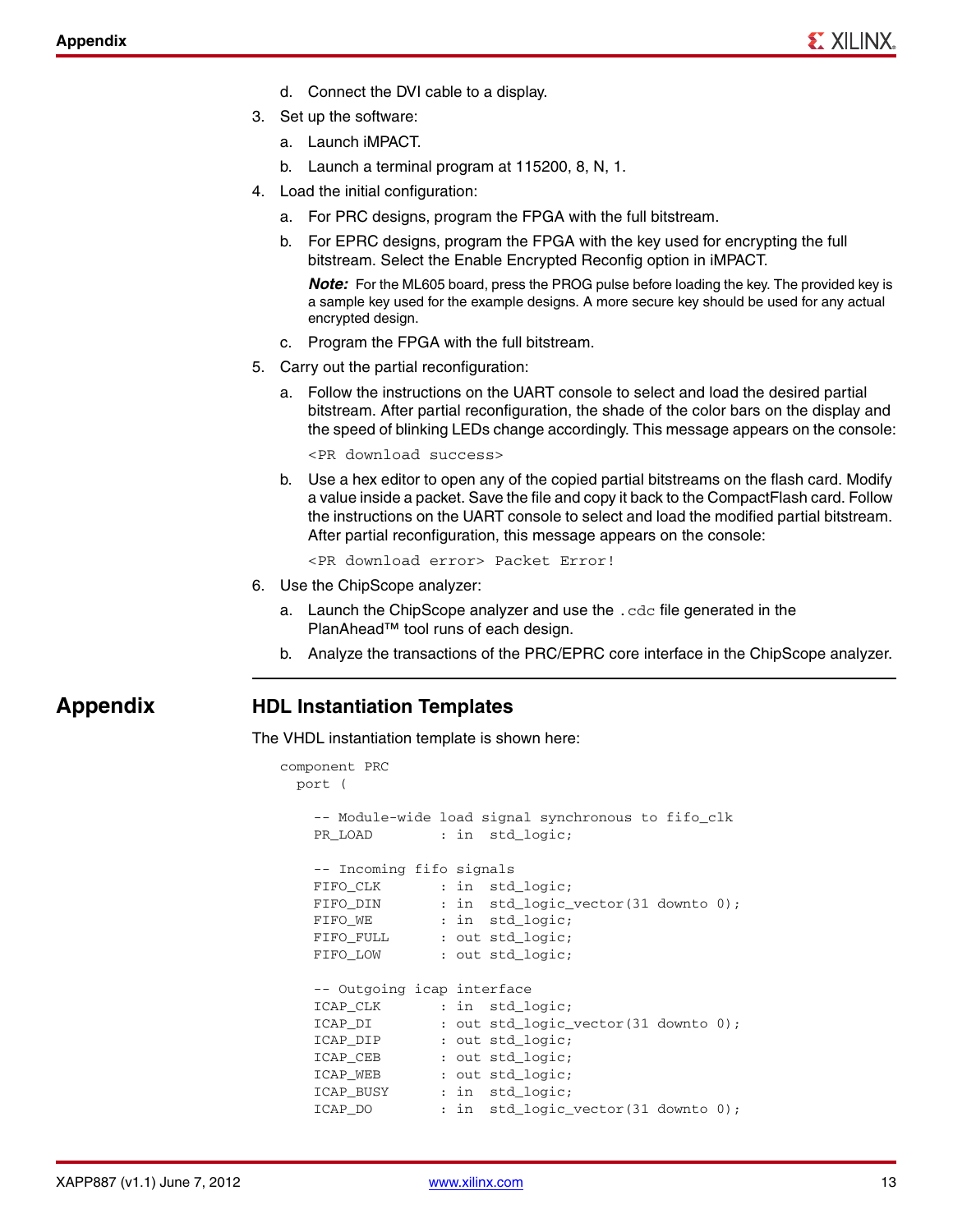```
 -- Programming status
    EXT_PR_ERROR : in std_logic;
    EXT_PR_ERROR_CODE : in std_logic_vector(2 downto 0);
   EXT_PR_DONE : in std_logic;
    PR_ERROR : out std_logic;
    PR_ERROR_CODE : out std_logic_vector(3 downto 0);
   PR_DONE : out std_logic
  );
end component;
```
NOTE: for EPRC, only bits 7 to 0 of ICAP\_DI and ICAP\_DO actually connect to ICAP primitive.

The Verilog instantiation template is shown here.

```
module PRC (
   PR_LOAD, FIFO_CLK, FIFO_DIN, FIFO_WE, FIFO_FULL, FIFO_LOW,
   ICAP_CLK, ICAP_DI, ICAP_DIP, ICAP_CEB, ICAP_WEB, ICAP_BUSY, ICAP_DO,
   EXT_PR_ERROR, EXT_PR_ERROR_CODE, EXT_PR_DONE, PR_ERROR, PR_ERROR_CODE, 
PR_DONE);
```

```
 input PR_LOAD;
 input FIFO_CLK;
 input [31:0] FIFO_DIN;
 input FIFO_WE;
 input ICAP_CLK;
 input ICAP_BUSY;
 input [31:0] ICAP_DO;
 input EXT_PR_ERROR;
 input [2:0] EXT_PR_ERROR_CODE;
 input EXT_PR_DONE;
```
 output FIFO\_FULL; output FIFO\_LOW; output [31:0] ICAP\_DI; output ICAP\_DIP; output ICAP\_CEB; output ICAP\_WEB; output PR\_ERROR; output [3:0] PR\_ERROR\_CODE; output PR\_DONE; endmodule

NOTE: for EPRC, only bits 7 to 0 of ICAP\_DI and ICAP\_DO actually connect to ICAP primitive.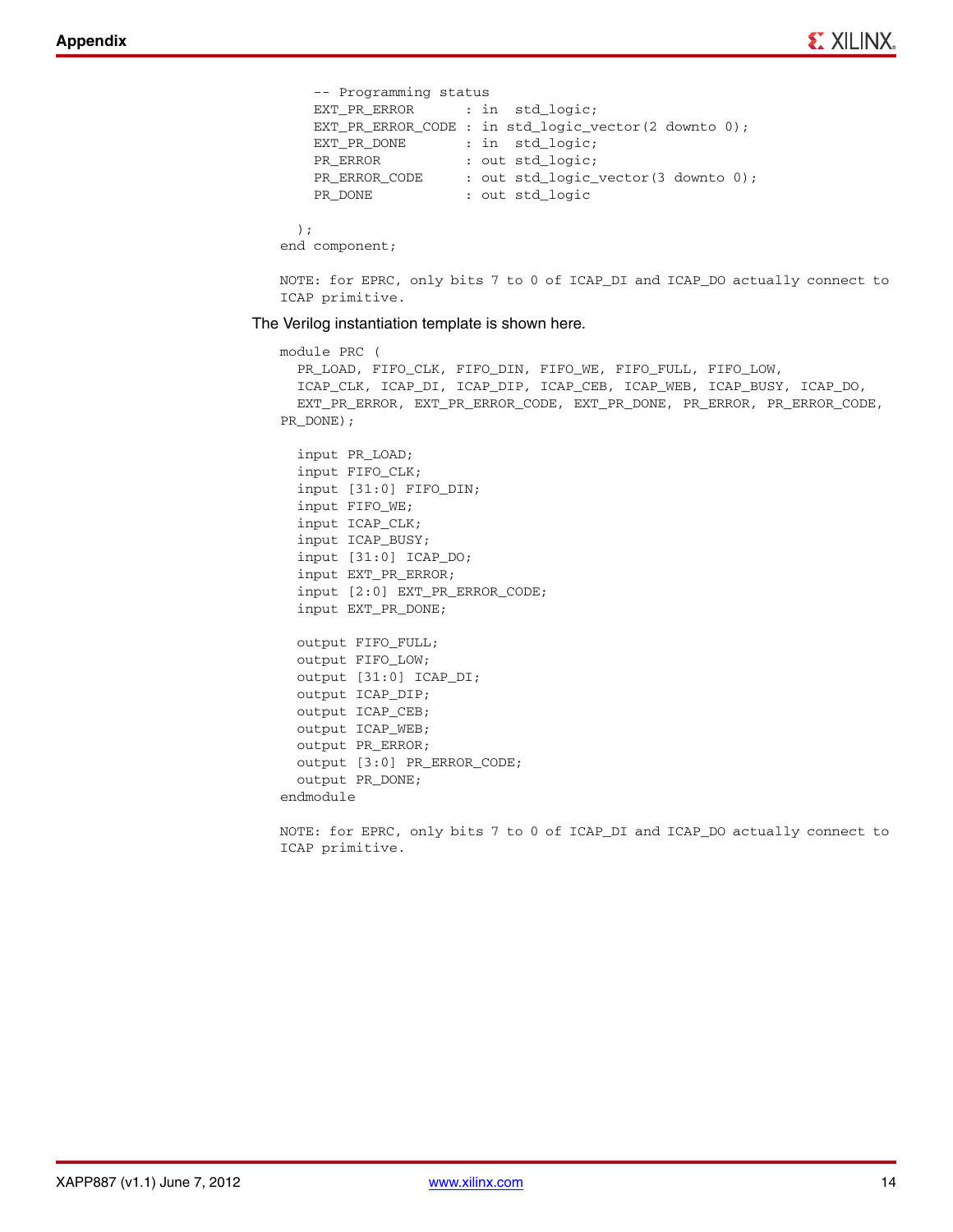# **Reference Design**

The reference design for this application note can be downloaded from:

### <https://secure.xilinx.com/webreg/clickthrough.do?cid=155133>

**Note:** The Perl script required for the software step of this application note uses two Perl modules that provide encryption functionality. These modules, provided with the application note materials, are copyrighted by various third parties and licensed by such third parties under the Artistic License.

The reference design checklist is shown in [Table 3.](#page-14-1)

#### <span id="page-14-1"></span>*Table 3:* **Reference Design Checklist**

| <b>Parameter</b>                                                                                                                   | <b>Description</b>           |  |
|------------------------------------------------------------------------------------------------------------------------------------|------------------------------|--|
| General                                                                                                                            |                              |  |
| Developer Name                                                                                                                     | Xilinx                       |  |
| <b>Target Device</b>                                                                                                               | Virtex-5 and Virtex-6 FPGAs  |  |
| Source Code Provided?                                                                                                              | Yes (Not for PRC/EPRC cores) |  |
| Source Code Format                                                                                                                 | Verilog                      |  |
| Design Uses Code or IP from Existing Reference<br>Design, Application Note, 3rd party, or<br>CORE Generator <sup>™</sup> Software? | Yes                          |  |
| <b>Simulation</b>                                                                                                                  |                              |  |
| <b>Functional Simulation Performed?</b>                                                                                            | Yes                          |  |
| <b>No</b><br><b>Timing Simulation Performed?</b>                                                                                   |                              |  |
| Testbench Provided for Functional and Timing<br>Simulations?                                                                       | <b>No</b>                    |  |
| <b>Testbench Format</b>                                                                                                            | N/A                          |  |
| Simulator Software and Version                                                                                                     | ModelSim PE                  |  |
| Spice/IBIS simulations                                                                                                             | No                           |  |
| Implementation                                                                                                                     |                              |  |
| Synthesis Simulator Software and Version                                                                                           | <b>XST 12.3</b>              |  |
| Implementation Software Tools and Version                                                                                          | ISE Design Suite 12.3        |  |
| <b>Static Timing Analysis Performed?</b>                                                                                           | Yes                          |  |
| <b>Hardware Verification</b>                                                                                                       |                              |  |
| Hardware Verified?                                                                                                                 | Yes                          |  |
| Hardware Platform Used for Verification                                                                                            | ML505 and ML605 boards       |  |

### **Resource Utilization**

[Table 4](#page-14-0) shows the resource utilization of the PRC/EPRC core.

### <span id="page-14-0"></span>*Table 4:* **Resources Utilized**

| <b>Netlist</b> | <b>LUTs</b> | <b>Flip-Flops</b> | <b>Block RAM</b> |
|----------------|-------------|-------------------|------------------|
| PRC.ngc        | 650-675     | 398               |                  |
| EPRC_V5.ngc    | 673         | 373               |                  |
| EPRC_V6.ngc    | 660         | 342               |                  |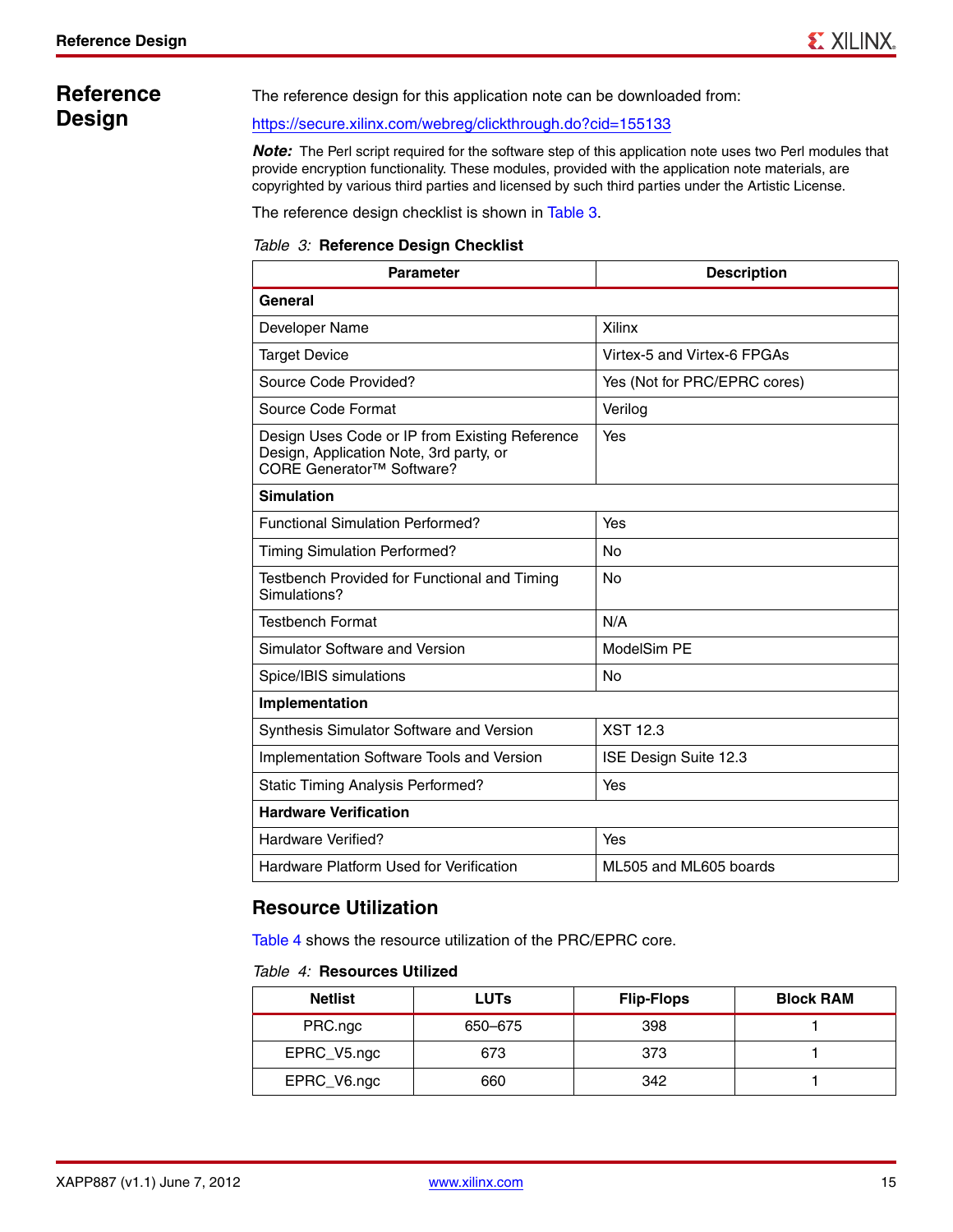**References** This application note uses the following references:

- <span id="page-15-0"></span>1. [UG628,](http://www.xilinx.com/support/documentation/sw_manuals/xilinx12_3/devref.pdf) *Command Line Tools User Guide*.
- <span id="page-15-1"></span>2. [UG702,](http://www.xilinx.com/support/documentation/sw_manuals/xilinx12_3/ug702.pdf) *Partial Reconfiguration User Guide*.
- 3. [DS152,](http://www.xilinx.com/support/documentation/data_sheets/ds152.pdf) *Virtex-6 FPGA Data Sheet: DC and Switching Characteristics*.
- 4. [UG360,](http://www.xilinx.com/support/documentation/user_guides/ug360.pdf) *Virtex-6 FPGA Configuration User Guide*.
- 5. [DS202,](http://www.xilinx.com/support/documentation/data_sheets/ds202.pdf) *Virtex-5 FPGA Data Sheet: DC and Switching Characteristics*.
- 6. [UG191,](http://www.xilinx.com/support/documentation/user_guides/ug191.pdf) *Virtex-5 FPGA Configuration User Guide*.

# **Revision History**

The following table shows the revision history for this document.

| Date     | <b>Version</b> | <b>Description of Revisions</b>                         |
|----------|----------------|---------------------------------------------------------|
| 01/12/11 | 1.0            | Initial Xilinx release.                                 |
| 06/07/12 | 1.1            | Added description of PR_DONE output port after Table 2. |

# **Notice of Disclaimer**

Xilinx is disclosing this Application Note to you "AS-IS" with no warranty of any kind. This Application Note is one possible implementation of this feature, application, or standard, and is subject to change without further notice from Xilinx. You are responsible for obtaining any rights you may require in connection with your use or implementation of this Application Note. XILINX MAKES NO REPRESENTATIONS OR WARRANTIES, WHETHER EXPRESS OR IMPLIED, STATUTORY OR OTHERWISE, INCLUDING, WITHOUT LIMITATION, IMPLIED WARRANTIES OF MERCHANTABILITY, NONINFRINGEMENT, OR FITNESS FOR A PARTICULAR PURPOSE. IN NO EVENT WILL XILINX BE LIABLE FOR ANY LOSS OF DATA, LOST PROFITS, OR FOR ANY SPECIAL, INCIDENTAL, CONSEQUENTIAL, OR INDIRECT DAMAGES ARISING FROM YOUR USE OF THIS APPLICATION NOTE.

The Crypt::Rijndael module was obtained from [http://cpansearch.perl.org/src/DELTA](http://cpansearch.perl.org/src/DELTA/Crypt-Rijndael_PP-0.04/Rijndael_PP.pm) [/Crypt-Rijndael\\_PP-0.04/Rijndael\\_PP.pm](http://cpansearch.perl.org/src/DELTA/Crypt-Rijndael_PP-0.04/Rijndael_PP.pm) and the Crypt::CBC module was obtained from <http://cpansearch.perl.org/src/LDS/Crypt-CBC-2.24/CBC.pm>. Xilinx believes that the version of the Artistic License below (which was obtained from [http://dev.perl.org/licenses/artistic.html\)](http://dev.perl.org/licenses/artistic.html) is the relevant license for these items.

#### The "Artistic License"

Preamble

The intent of this document is to state the conditions under which a Package may be copied, such that the Copyright Holder maintains some semblance of artistic control over the development of the package, while giving the users of the package the right to use and distribute the Package in a more-or-less customary fashion, plus the right to make reasonable modifications.

#### Definitions

"Package" refers to the collection of files distributed by the Copyright Holder, and derivatives of that collection of files created through textual modification.

"Standard Version" refers to such a Package if it has not been modified, or has been modified in accordance with the wishes of the Copyright Holder as specified below.

"Copyright Holder" is whoever is named in the copyright or copyrights for the package.

"You" is you, if you're thinking about copying or distributing this Package.

"Reasonable copying fee" is whatever you can justify on the basis of media cost, duplication charges, time of people involved, and so on. (You will not be required to justify it to the Copyright Holder, but only to the computing community at large as a market that must bear the fee.)

"Freely Available" means that no fee is charged for the item itself, though there may be fees involved in handling the item. It also means that recipients of the item may redistribute it under the same conditions they received it

1. You may make and give away verbatim copies of the source form of the Standard Version of this Package without restriction, provided that you duplicate all of the original copyright notices and associated disclaimers.

2. You may apply bug fixes, portability fixes and other modifications derived from the Public Domain or from the Copyright Holder. A Package modified in such a way shall still be considered the Standard Version.

3. You may otherwise modify your copy of this Package in any way, provided that you insert a prominent notice in each changed file stating how and when you changed that file, and provided that you do at least ONE of the following:

a) place your modifications in the Public Domain or otherwise make them Freely Available, such as by posting said modifications to Usenet or an equivalent medium, or placing the modifications on a major archive site such as uunet.uu.net, or by allowing the Copyright Holder to include your modifications in the Standard Version of the Package.

b) use the modified Package only within your corporation or organization. c) rename any non-standard executables so the names do not conflict with standard executables, which must also be provided, and